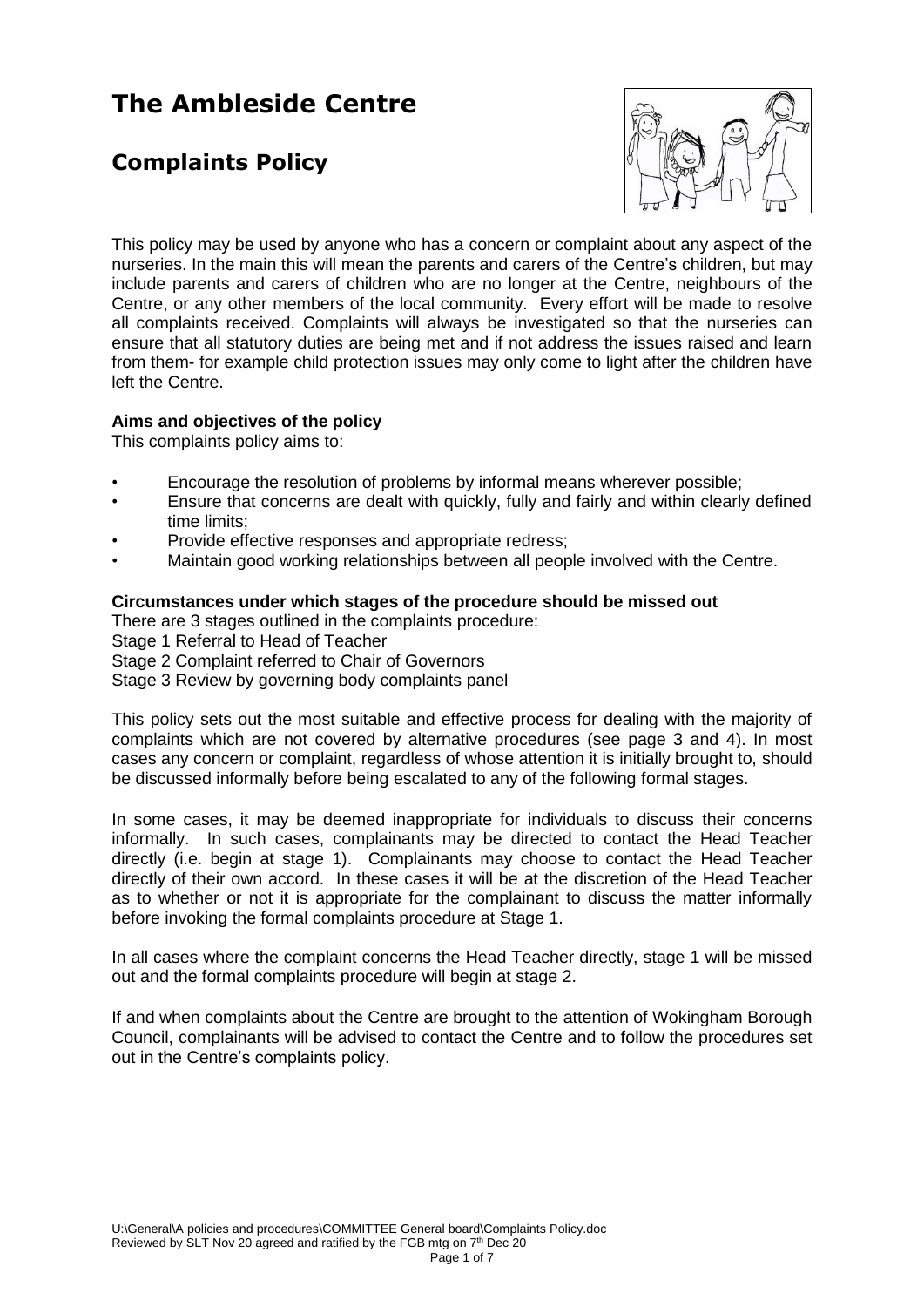## **Monitoring complaints**

At all formal stages of the complaints procedure, the following information should be recorded:

- The name of the complainant:
- The date and time at which complaint was made:
- The details of the complaint:
- The desired outcome of the complainant;
- How the complaint is investigated (including written records of interviews held);
- Results and conclusions of investigations;
- Any action taken;
- The complainant's response (satisfaction or further pursuit of complaint).

The Centre may choose to appoint a member of staff as a 'complaints co-ordinator'. When this is the case, this individual will have the responsibility for the operation and management of the Centre complaints policy and will be responsible for monitoring complaints. Records should be retained within Centre for 6 years from the date of resolution and can then be destroyed.

#### **Upholding or not upholding complaints**

At each stage of the complaints procedure, the conclusion will be either:

1 That the complaint is upheld (in part or in full) and, where appropriate, some form of action is taken.

It may be appropriate to offer one or more of the following:

- an apology;
- an explanation:
- an admission that the situation could have been handled differently or better;
- an assurance that the event complained of will not recur;
- an explanation of the steps that have been taken to ensure that it will not happen again;
- an undertaking to review Centre policies in light of the complaint.

Or

2 That the complaint is not upheld and reasons for this are clearly given.

The complainant may either choose to take no further action or will be advised of how to take the complaint to the next relevant stage of the complaints policy.

#### **Publicity and communication**

There is a legal requirement for school/nurseries to publicise their complaints procedures. This policy will be included on the website or available through the Centre office. The nurseries may make reference to the complaints policy in other documentation.

## **Confidentiality**

All conversations and correspondence will be treated confidentially. Personal information will only be shared between staff and governors on a 'need to know' basis. Confidentiality will be maintained within the Governing Body to ensure sufficient governors have no prior knowledge of the complaint to enable a complaints panel to be convened, if required, at stage 3.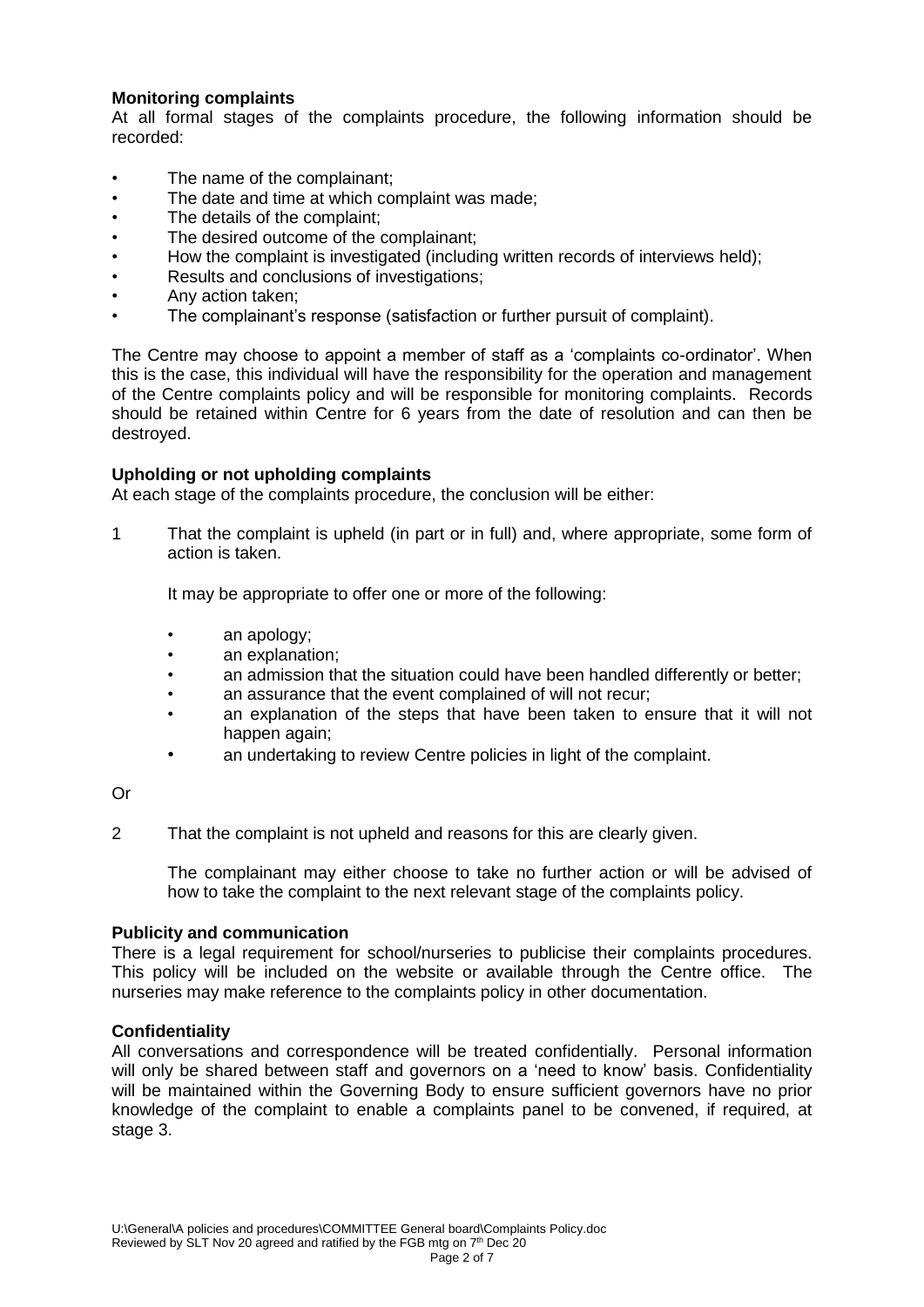## **Accompaniment**

It is an expectation that equal respect will be granted to each person involved within the process and that differences between people will be respected and understood. This includes the complainant's right to be accompanied by a friend or relative at discussions and hearings and/or to submit formal complaints which have been written by another individual on their behalf.

## **Support offered by Wokingham Borough Council**

Wokingham Borough Council Children's Services offer advice and guidance to heads and governing bodies who request this additional support when dealing with a complaint.

It is the responsibility of the Local Authority to ensure that the Centre is implementing the agreed policies. It is not the role of the LA to become involved in setting policy or to intervene in individual cases, but to ensure that agreed policies have been applied appropriately. The responsibility for managing complaints lies with the governing body.

Where there is a serious allegation against the Head of Centre, it is recommended that the governing body seek advice from Governor Services at Wokingham Borough Council from the outset.

#### **Time between stages**

After each stage, the complainant and the individual who is dealing with their complaint at that time should allow 15 Centre days to decide an appropriate time limit within which the next stage should be accessed, if at all. If the complaint is not submitted to the next stage within this agreed time limit it should be considered as closed.

### **Changes to time limits and deadlines**

In general, the time limits and deadlines contained within this policy should be adhered to by the Centre. However, in certain circumstances it may be inappropriate or impractical, for example, if an investigation cannot be conducted due to Centre holidays or illness.

Where a complaint leads to criminal proceedings this will always be the case.

If and when it becomes necessary to alter the time limits and deadlines set out within this policy, the complainant should be told and given an explanation as to why this has been the case.

#### **Circumstances under which this procedure should not be used-**

This guidance does not refer to areas where Wokingham Borough Council (WBC), as the Local Authority (LA), has the lead role or for which separate appeal arrangements are provided. These include:

- Children admissions \*
- Children exclusions
- Statutory Assessment of Special Educational Needs

\*NB Wokingham Borough Council's admissions policy does not apply to the Ambleside nurseries. Please see Ambleside Admissions Policy for our Appeals Procedure.

Issues related to child protection, criminal investigations and employee grievances must also all be dealt with separately from this policy.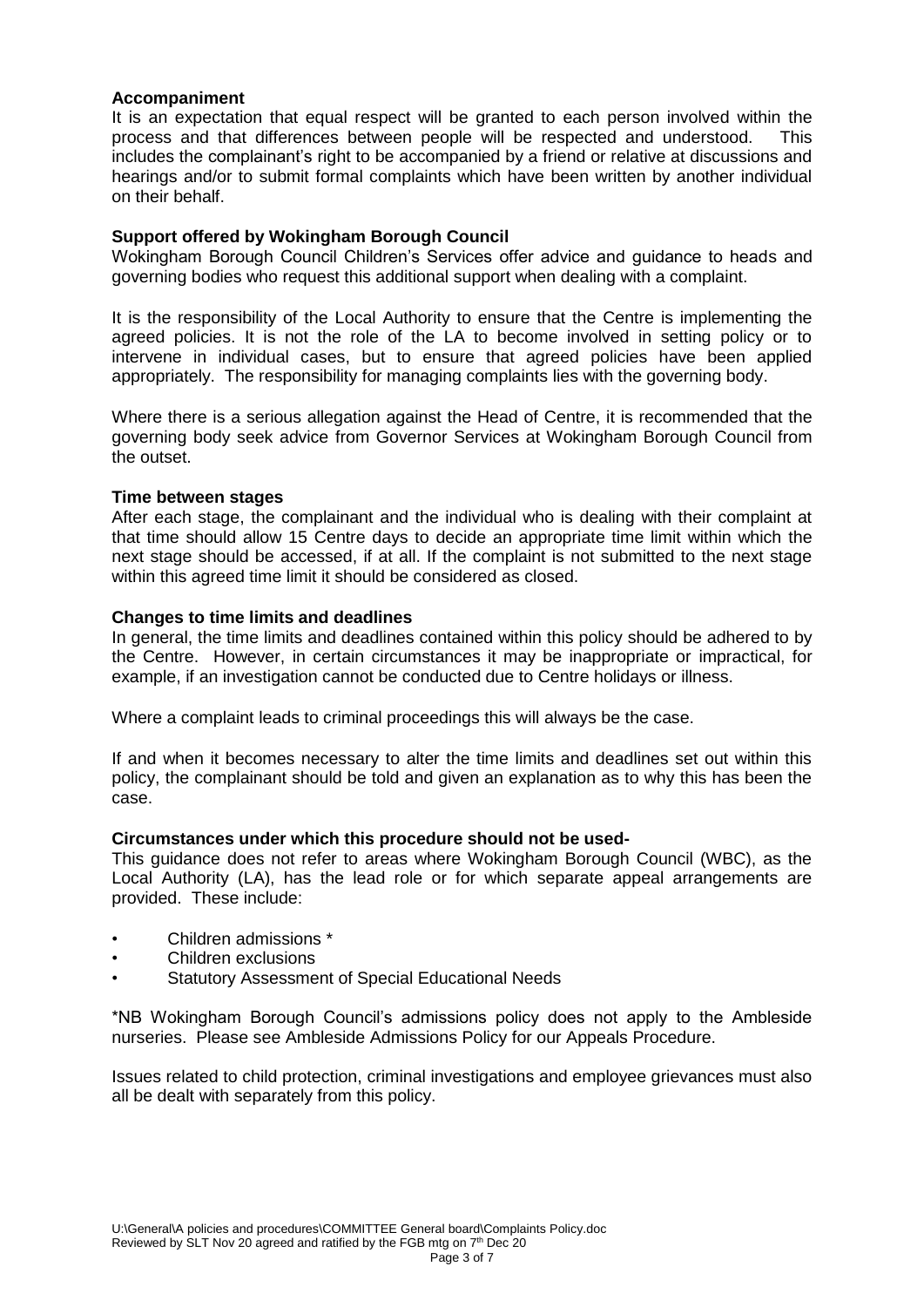This complaints policy is distinct from formal staff disciplinary proceedings and this should be made clear to all concerned. There may be occasions where a complaint gives rise to disciplinary procedures which put the complaints process on hold. If and when this occurs, the complainant should be informed. Any non-disciplinary aspects of the complaint should continue to be dealt with through the usual complaints procedures.

This policy does not cover complaints made against Wokingham Borough Council. Any complaint of this sort should be dealt with in accordance with the Council's '*Corporate Complaints Procedure*'.

## **PROCEDURES FOR HANDLING COMPLAINTS**

## **Informal discussion**

## **Introduction**

The vast majority of concerns can be dealt with informally. There are many occasions where concerns are resolved straight away without the need to submit a formal complaint. Indeed, many concerns raised at this level might not be classified as complaints.

### **Who to speak to informally**

Individuals may decide to raise their concerns with a member of Centre administrative staff, class teacher, senior teacher, governor or Head Teacher depending on their wishes and the type of issues they want to discuss.

### **Monitoring**

It is not necessary to record or monitor concerns at this level.

### **Time scales**

There are no specific time scales for dealing with concerns at this stage. However, as at all stages, issues should be considered and dealt with as quickly and effectively as possible.

#### **Response**

The individual who raised the issue should be informed of any action to be taken to resolve the issue. If appropriate, this might be confirmed in writing.

#### **Options for complainant**

If the individual is dissatisfied with the response they have been given and would like to take their concerns further, they should be referred to the Centre's complaints procedure.

## **STAGE 1: Referral to the Head of Centre**

#### **Introduction**

This is the first stage of the formal complaints process and, as a result, all communications between parties need to be carefully recorded and monitored as set out in the 'monitoring complaints' section of this document.

When a complaint is made directly against the Head Teacher, stage 1 is not required and the formal procedure begins at stage 2.

## **Submitting a formal complaint**

By this stage it must be clear that the concern is a definite complaint which will be dealt with according to this policy and should be formally submitted in writing to the Head Teacher.

## **Acknowledgement and time scales**

The Head Teacher should formally acknowledge the complaint within 3 Centre days of receiving it and begin an investigation.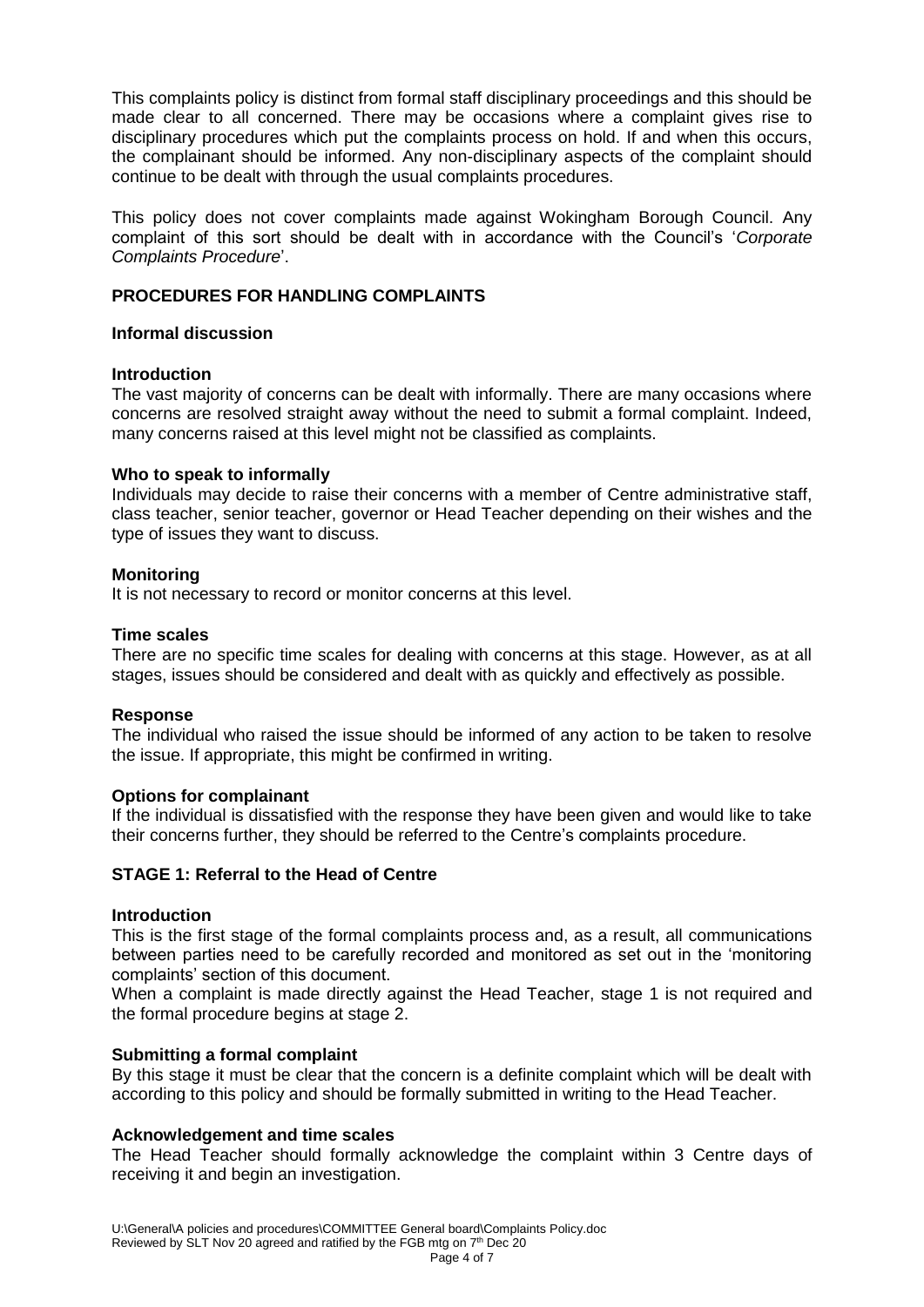### **The investigation**

The Head Teacher will need to investigate the complaint and review any relevant documentation and information. If necessary, the Head of Centre will take statements from those involved.

### **Response**

The Head Teacher will provide the complainant with a full written response within 10 Centre days of acknowledging it. This response will determine whether or not the complaint has been upheld, the reasons why, and what action (if any) will be taken. The response will provide details of how to move on to the next stage, if the complainant is not satisfied.

## **STAGE 2: Complaint referred to the Chair of Governors or Vice Chair, if more appropriate**

#### **Introduction**

Upon receiving a formally submitted complaint at this stage the Chair of governors or his/her nominee will seek to resolve the issue with the complainant by other means without the need for a complaints committee review at stage 3

When a complaint is made directly against the Head Teacher, stage 1 is not required and the formal procedure begins at stage 2.

### **Submitting a formal complaint**

The complainant must submit a written request to the Chair of governors who will investigate the complaint or arrange for his/her nominee to investigate it.

#### **Acknowledgement and time scales**

The Chair of Governors or his/her nominee should formally acknowledge the complaint within 3 Centre days of receiving it and begin an investigation.

#### **The investigation**

The Chair of Governors or his/her nominee will need to investigate the complaint and review any relevant documentation and information. If necessary, the Chair of Governors or his/her nominee will take statements from those involved.

#### **Response**

The Chair of Governors or his/her nominee will provide the complainant with a full written response within 10 Centre days of acknowledging it. This response will determine whether or not the complaint has been upheld, the reasons why, and what action (if any) will be taken. The response will provide details of how to move on to the next stage, if the complainant is not satisfied.

## **STAGE 3: Review by Governing Body Complaints Panel**

#### **Introduction**

If the complainant remains unsatisfied following an investigation by the Chair of Governors they can ask for their complaint to be referred to a governor complaints panel.

The complaints panel will be clerked by a member of the Centre staff, the clerk to the governing body or another governor.

#### **The Committee**

The panel will generally consist of three governors who have not previously been involved with dealing with the complaint. If the Governing Body is unable to find 3 governors without prior involvement and has formal collaboration arrangements in place with another Centre's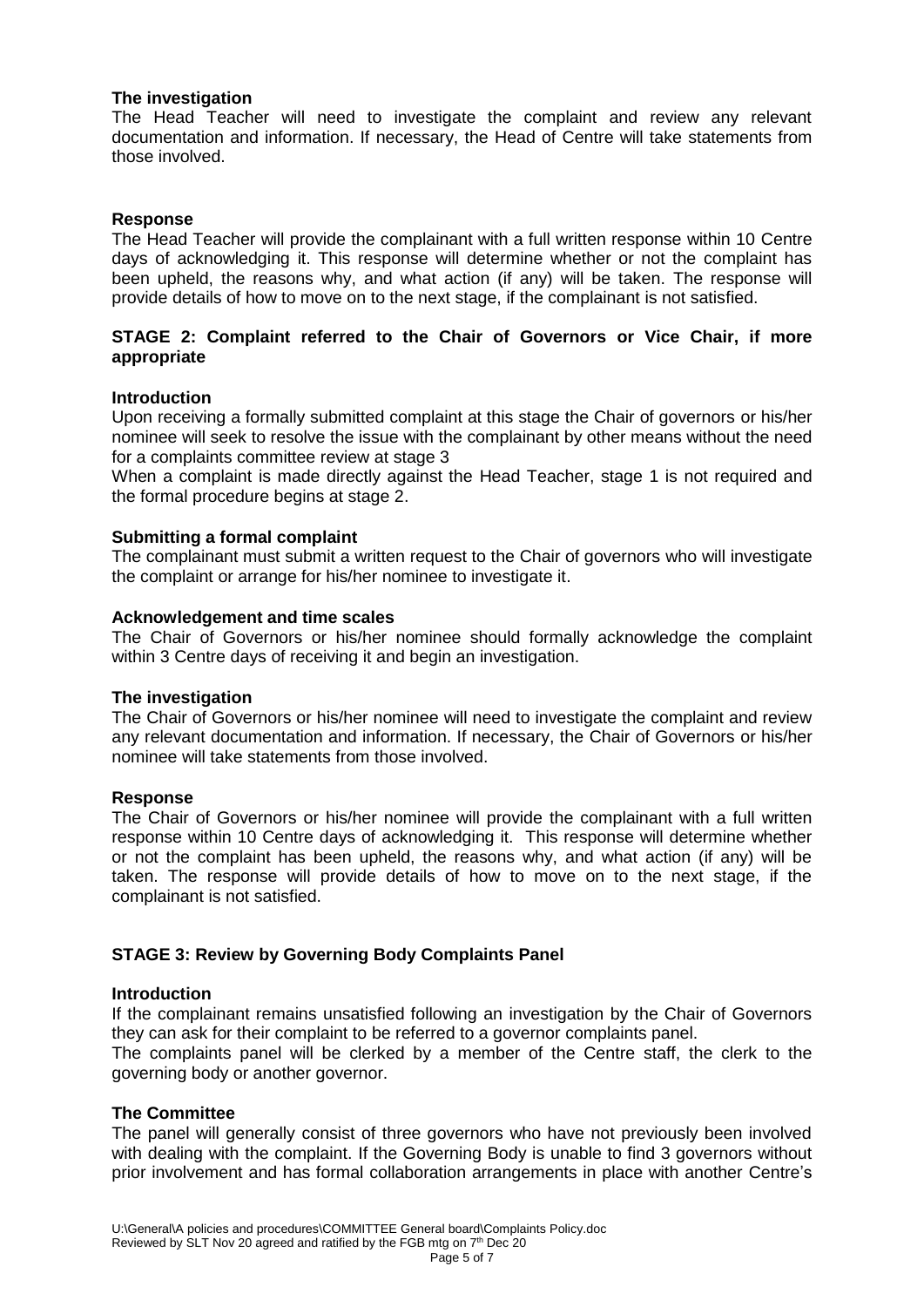Governing Body, independent governors can be drawn from that governing body to sit on the panel. The panel should elect its own chair.

If required, WBC will offer support and guidance to the clerk, the Chair of governors and/or the members of the complaints panel on procedural issues but will not play any part in reviewing the details of the complaint itself which is the responsibility alone of the complaints panel.

### **Acknowledgement and time scales**

The Chair of Governors should acknowledge receipt of the complainant's letter within 3 Centre days. This letter will inform them that their complaint will be heard by a complaints panel within 15 Centre days.

## **Governor Complaints Panel Arrangements**

The Chair of Governors will contact the clerk and ask them to begin making preparatory arrangements.

The clerk should then formally write to the complainant, the headteacher and any other relevant staff or witnesses and inform them:

- Of the date, time and venue of the hearing;
- How it will be conducted;
- Request for any supporting documentation by either the complainant or the Centre which must be returned to the Clerk no later than 5 Centre days before the hearing takes place; this should include any request from supporting witnesses or representatives to attend with either party.
- Of the rights of accompaniment as outlined in this document.

The clerk will ensure that all parties receive all relevant documents at least 3 Centre days before the date of the hearing so as to allow individuals to familiarise themselves with them.

#### **Governors Complaints Panel Meeting**

The Chair should allow each party involved to explain their understanding or interpretation of events and for the Panel to question them for further clarification. Complainants do not have to attend the Panel meeting if they would prefer not to, and all written evidence will be considered.

Ultimately, the chair of the meeting has control over its proceedings.

#### **After the Panel meeting**

The panel will then consider the complaint and all the evidence presented and:

- Reach a majority decision, on the complaint;
- Decide or recommend upon the appropriate action (if any) to be taken;
- Where appropriate, suggest changes to, or request a review of, the Centre's systems or procedures to ensure that problems of a similar nature do not happen again.

This information will be included in letters to both the Head of Centre and the complainant. See Governors Complaints Panel Guidance notes for more detail.